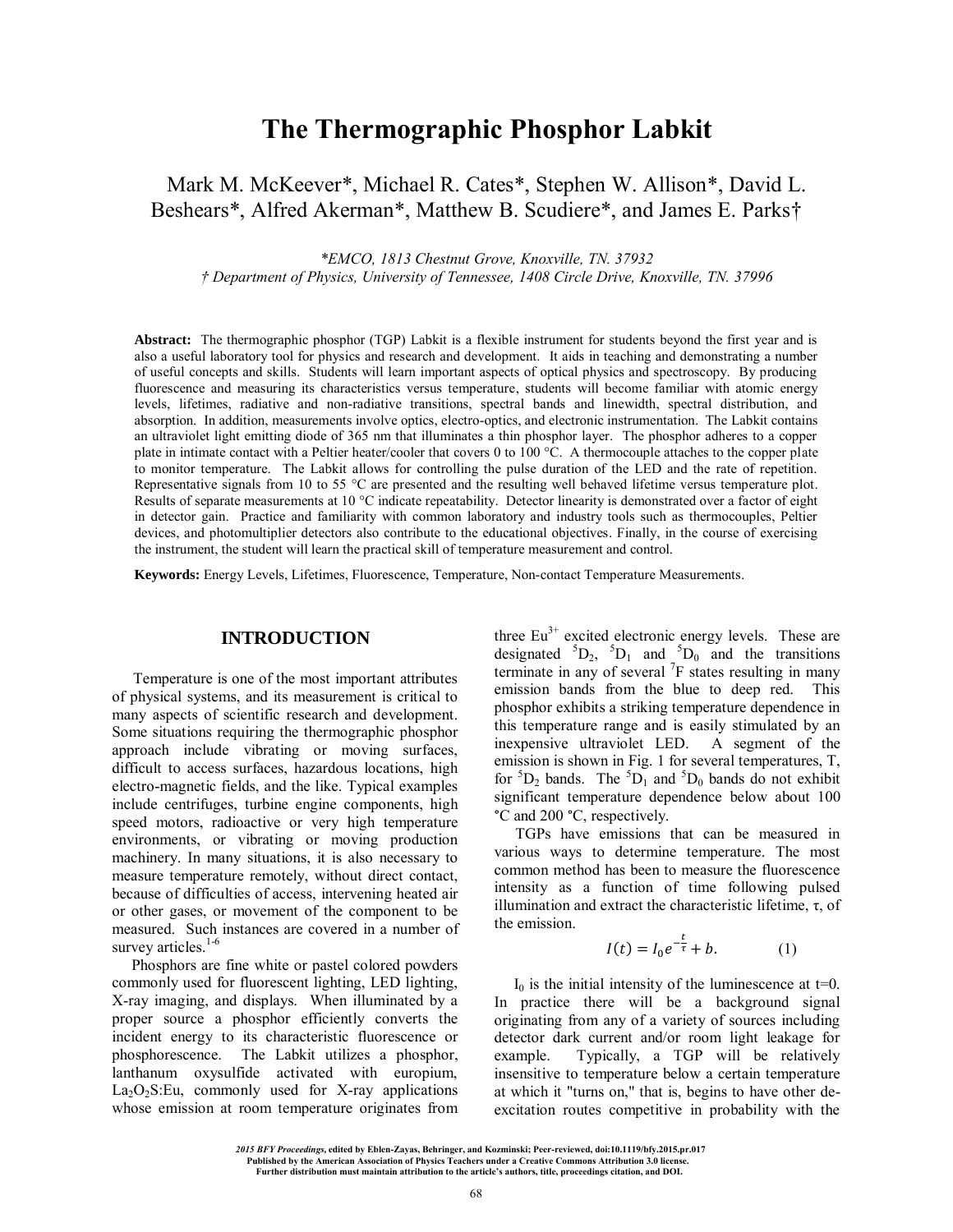photon emission. At increasing temperatures the lifetime decreases rapidly until it becomes too short to be measured with electronics involved. That range of superb temperature sensitivity is typically several hundred degrees centigrade.



FIGURE 1. La<sub>2</sub>O<sub>2</sub>S:Eu spectra between 460 and 520 nm at 21, 40, and 60  $^{\circ}$ C.

A more detailed description that includes energy levels and the theory of temperature dependence is given by Parks<sup>7</sup>.

### **DESCRIPTION**

For calibrations near room temperature and to clearly illustrate the phosphor thermometry (PT) method, the Labkit contains the measurement components and basic software to convert fluorescent signals to temperature. The resulting signal is usually recorded by a laboratory oscilloscope, the digital signal transferred to a computer for signal analysis. Figure 2

is a photograph of the Labkit with an oscilloscope.

 The Labkit contains an LED interrogation source, a sample holder for a standard  $La<sub>2</sub>O<sub>2</sub>S:Eu$  phosphor that can be varied in temperature from about -5 °C to about 100°C, a thermocouple to measure the sample temperature, narrow band filters for selecting desired wavelengths, and a photomultiplier detector to record the fluorescence signal. This is seen i[n FIGURE 3.](#page-2-0)

 The Labkit provides control of the sample temperature, pulse width and repetition rate of the interrogating light source, an internal electronic trigger output for various uses such as triggering an oscilloscope, and an external trigger input so that external devices can pulse the light source or trigger the oscilloscope.

 Note that the oscilloscope in Fig. 2 shows two traces. The higher (yellow) one is a typical fluorescence signal as a function of time, with an input impedance of 50 ohms. The lower (blue) signal is the voltage versus time applied to a pulser which drives the LED source. During this pulse the LED emits light and when the pulse switches off the LED light switches off. Typically a series of these pulses is sent to the LED producing a repeated illumination striking the phosphor sample up to hundreds of times per second.

 Note that the fluorescence signal begins with the onset of the pulser signal, increases to a higher value, then begins to decrease exponentially after the LED switches off. If the LED pulse width were sufficiently wide the fluorescence signal would reach a maximum value and remain there until the LED switched off. It is apparent from the two signals that the time profile of both the fluorescence increase and decrease can be used to determine the characteristic lifetime of emission. That lifetime can be used to infer temperature. The Labkit is designed primarily for use in a laboratory environment, so that various TGPs and



**FIGURE 2.** Labkit external package with digital oscilloscope.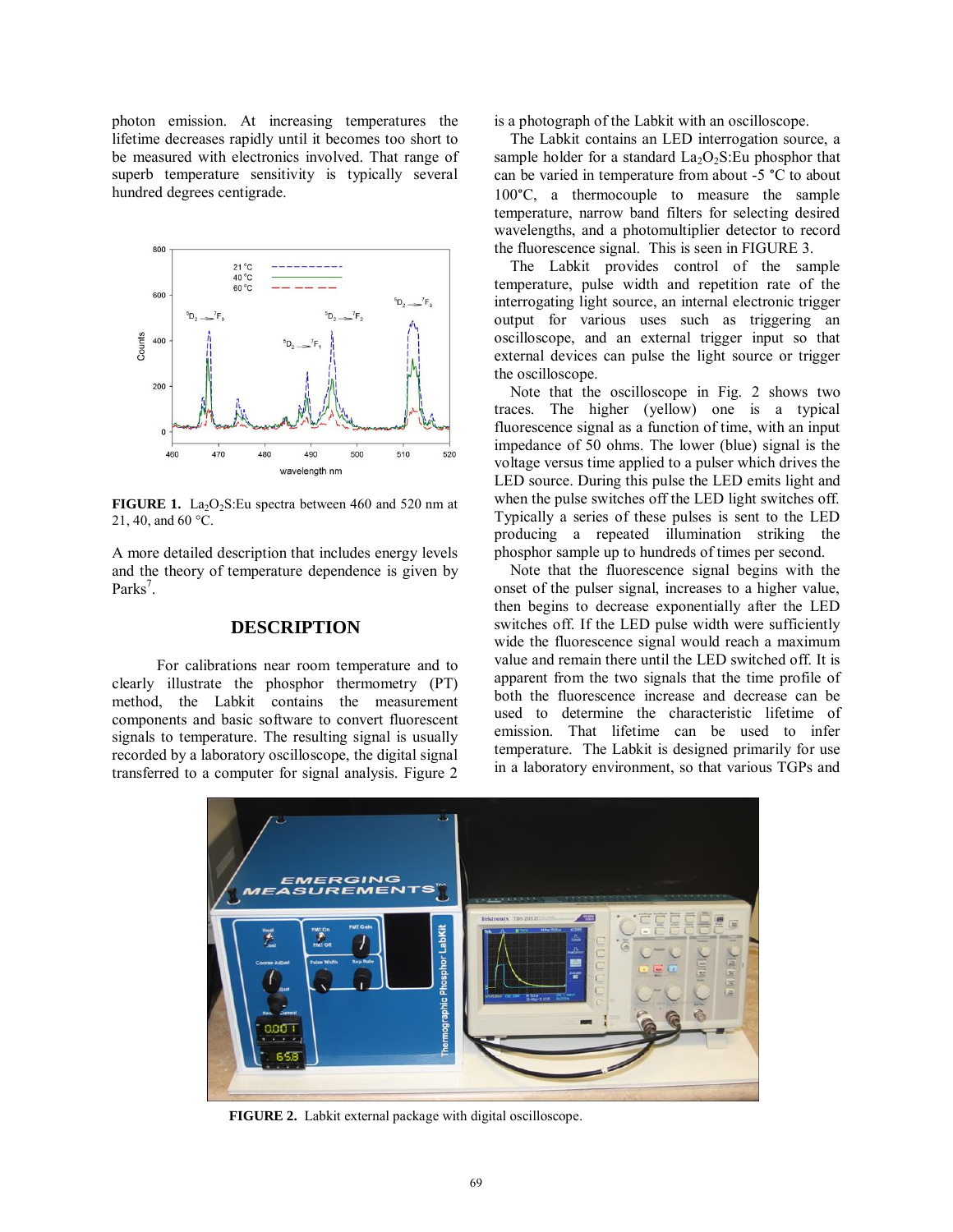

**FIGURE 3.** Optical arrangement inside Labkit.

<span id="page-2-0"></span>LED sources can be evaluated for temperature response. The operation manual guides the user through the necessary aspects of its use. In addition, however, the Labkit can, in certain situations, be used for a temperature measurement application outside the laboratory. Different modifications of the system can be produced by EMCO for the special needs of the user. Typical among these modifications are provisions for an external interrogation source such as a laser; provisions for an external detector system, such as one involving fiber optics; or specialized sample holders for larger or more easily exchanged phosphor samples. Software for determining lifetime is provided. However, the teacher and/or students may choose their own approach to the analysis.

### **RESULTS**

 [FIGURE 4](#page-2-1) depicts signals from 10 to 55 °C in five degree increments using the Labkit. The oscilloscope was set to provide a 128-waveform running average. The LED turns on at about -40  $\mu$ s in the figure where it is observed that the emission quickly begins to rise. At the coolest temperature, 10 °C, the emission is still building up when at a time of about zero on this scale, the LED terminates and the emission promptly decreases exponentially. The buildup can be modelled as:

$$
I(t) = A_{\infty}(1 - e^{-\frac{t}{\tau}})
$$
 (2)

Where  $A_{\infty}$  is the limit of amplitude after many lifetimes, which, it may be seen also decreases with temperature and could be another feature that could be explored.



<span id="page-2-1"></span>**FIGURE 4.** Fluorescence versus time showing temperature buildup while LED is on and decay of lifetime when LED terminated. From top to bottom, temperature ranges from 10 to 55 °C.

 [FIGURE 5](#page-2-2) shows the logarithm of the curves of Fig [FIGURE 4](#page-2-1). It is clear that to a first approximation that the decay is linear in semi log space. Therefore from a fit to this data, an unambiguous lifetime can be determined. The estimated decay time for the 10 °C and 55 °C curves are depicted which are 20  $\mu$ s and 1.8 µs, respectively.



<span id="page-2-2"></span>**FIGURE 5.** Semi-log plot of fluorescence versus time. From top to bottom, temperatures ranges from 10 to 55 °C.

 A plot of temperature versus lifetime is shown in [FIGURE 6.](#page-3-0) Estimated error bars are shown in red for 15, 30, and 50 °C.

 [FIGURE 7](#page-3-1) depicts two signals at 10 °C. The first was acquired at the beginning of a series of measurements up to 55 °C and back down to 10 °C. The second signal was the last measurement of the series and was taken almost 2 ½ hours later, the end of the test. The two signals overlap quite well. A semilog plot of a segment, the inset in the figure, likewise illustrates the significant degree of repeatability.